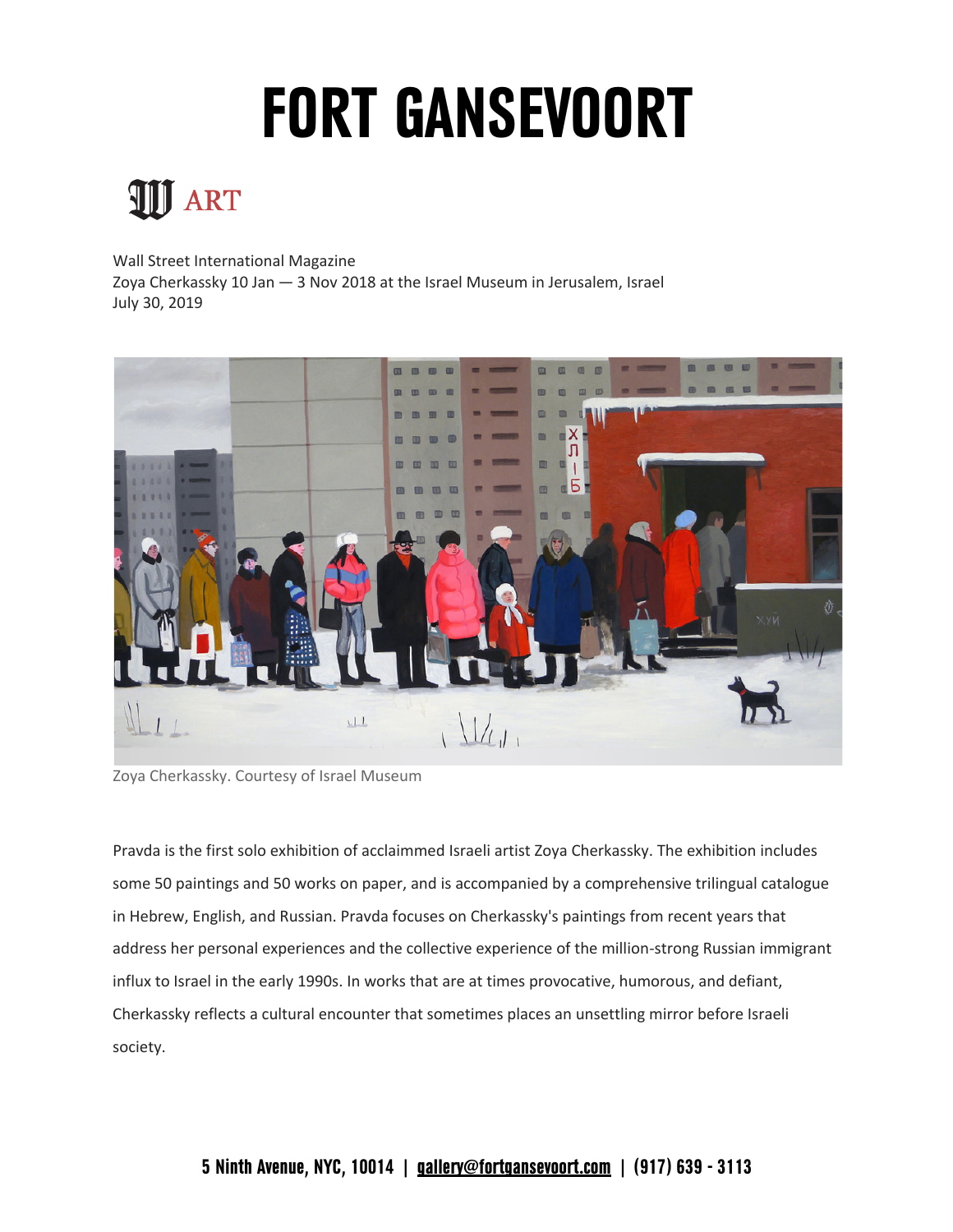## **FORT GANSEVOORT**

 Cherkassky was born in 1976 in Kiev and immigrated with her family to Israel in 1991. She studied at the Midrasha School of Art (Beit Berl College) and the School of Visual Theater in Jerusalem. Her work has been shown at major museums and institutions worldwide, including the Israel Museum; Tel Aviv Museum of Art; Martin Gropius Bau, Berlin; and MARS Center for Contemporary Arts, Moscow.

 Her awards have included the Ingeborg Bachman Scholarship, established by renowned artist Anselm Kiefer, and the Israel Ministry of Education and Culture Prize for a Young Artist. Her work is represented in the collections of such institution as the Israel Museum; the Tel Aviv Museum of Art; the Jewish Museum, New York; and the Jewish Museum, Berlin.



Zoya Cherkassky. Courtesy of Israel Museum